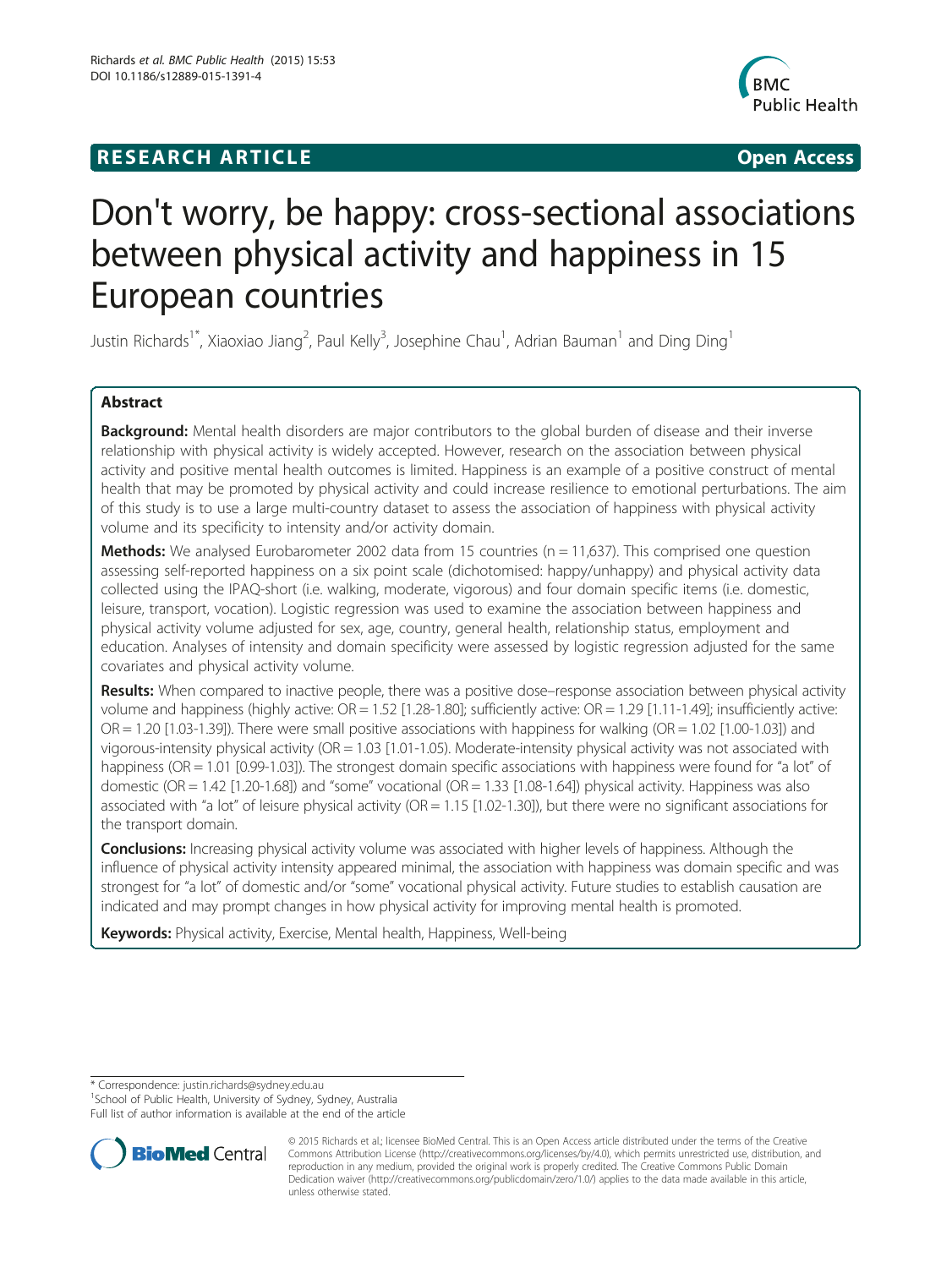#### Background

The global burden of mental and behavioural disorders is currently estimated to account for 22.9% of years lived with disability, which is higher than any other disease category [\[1](#page-6-0)]. Previous research has predominantly focused on preventive and curative approaches to negative mental health disorders that are endemic in modern society [\[2](#page-6-0)]. It is now widely accepted that engaging in physical activity positively influences depression and anxiety across the lifespan [[3-6\]](#page-6-0). However, there is less evidence regarding the relationship between physical activity and positive mental health constructs that may subsequently increase resilience to emotional perturbations [\[4,7-9](#page-6-0)]. This paucity of research is evident in physical activity behaviour change messages that have previously focused on disease prevention rather than the promotion of positive mental health outcomes (e.g. physical activity to prevent depression rather than to promote happiness). It is thought that examining positive components of mental well-being, such as happiness, may identify new opportunities to apply health promotion models to physical activity interventions and improve mental health outcomes [\[10\]](#page-6-0).

Despite a range of definitions for the construct of happiness, there is general consensus that it comprises positive mental or emotional (affective) states of enjoyment and contentment [[9-11\]](#page-6-0). It appears that the promotion of happiness is emerging as a public health priority in several countries globally. This is evident in a recent report published by the World Health Organisation (WHO) Bulletin that indicated countries such as the UK, France and Canada are following Bhutan's example and considering national happiness indexes to complement existing population measures of development such as Gross Domestic Product (GDP) [\[11\]](#page-6-0). This represents a clear departure from measuring economic growth as the sole indicator of national prosperity and has stimulated debate on how happiness can be facilitated [[12,13](#page-6-0)]. Lyubomirsky et al. (2005) described three general predictors of happiness: (i) life circumstances and demographics; (ii) traits and dispositions; (iii) intentional behaviours [\[12\]](#page-6-0). From a public health perspective, "intentional behaviour" is the only one of these predictors that is individually modifiable and as an example of this, physical activity has been identified as a strategy that may induce happiness [\[13](#page-6-0)].

Several literature reviews have described a positive association between physical activity and mental well-being, but there is a paucity of studies specific to the construct of happiness [\[6,7,14](#page-6-0)]. The existing evidence primarily comprises single-country cross-sectional analyses that indicate happiness is positively associated with higher volumes of physical activity [\[15-17](#page-6-0)]. These studies have used different methods to assess happiness and to our knowledge there are no previous multi-country analyses that have assessed the association with physical activity using consistent metrics. There is also limited evidence describing the relationship of different physical activity domains (i.e. domestic, leisure, transport, vocation) and intensities (i.e. moderate, vigorous) with happiness. This makes it difficult to target specific physical activity promotion messages to activities that may be more beneficial. Although previous analyses of population survey data from several countries indicate that physical activity for leisure appears to have a stronger association with mental health than other domains, these studies have not assessed the construct of happiness [\[18](#page-6-0)-[20](#page-6-0)]. It also appears that physical activity intensity may be an important moderating factor for various mental health outcomes, but existing recommendations focus on physical outcomes and there is currently insufficient evidence to target these towards improving emotional well-being [\[9,21](#page-6-0)[-23\]](#page-7-0).

In this paper, our primary objective is to use a large multi-country European dataset to examine the association between self-reported physical activity and happiness. Our secondary objective is to analyse the domain- and intensityspecific associations of physical activity with happiness. We intend the results to inform future research and policy on targeting physical activity interventions to promote happiness and other positive constructs of mental health.

#### **Methods**

#### Study sample and data collection procedures

The Eurobarometer is a multi-national survey of public opinion and social trends in the European Union conducted since the 1970s on behalf of the European Commission [\(http://www.gesis.org/eurobarometer\)](http://www.gesis.org/eurobarometer). In this study, we accessed data from Eurobarometer 58.2, which was the most recent survey that collected concurrent data on physical activity and happiness (October 28 - December 8, 2002) [\[24\]](#page-7-0). The data is publicly available and its use for non-commercial research is authorized.

Eurobarometer 58.2 was conducted among 15,334 respondents from 15 European Union countries: Austria, Belgium, Denmark, Finland, France, Germany, Greece, Ireland, Italy, Luxembourg, Netherlands, Portugal, Spain, Sweden, United Kingdom. All European Union citizens residing in those countries (nationals and non-nationals) who were at least 15 years old were eligible to participate. Sample sizes within countries ranged from  $n = 602$ (Luxembourg) to  $n = 2,042$  (Germany) and the overall response rate was 54.6%.

Participants in the Eurobarometer 58.2 survey were sampled via a multi-stage design. First, primary sampling units (PSU) were selected from each European statistical administrative region in participating countries, with the sampling probability proportional to population size and stratified by urbanisation. Second, addresses were randomly selected within each PSU, and then one respondent was randomly selected per household. All necessary informed consent was obtained for each respondent and they were interviewed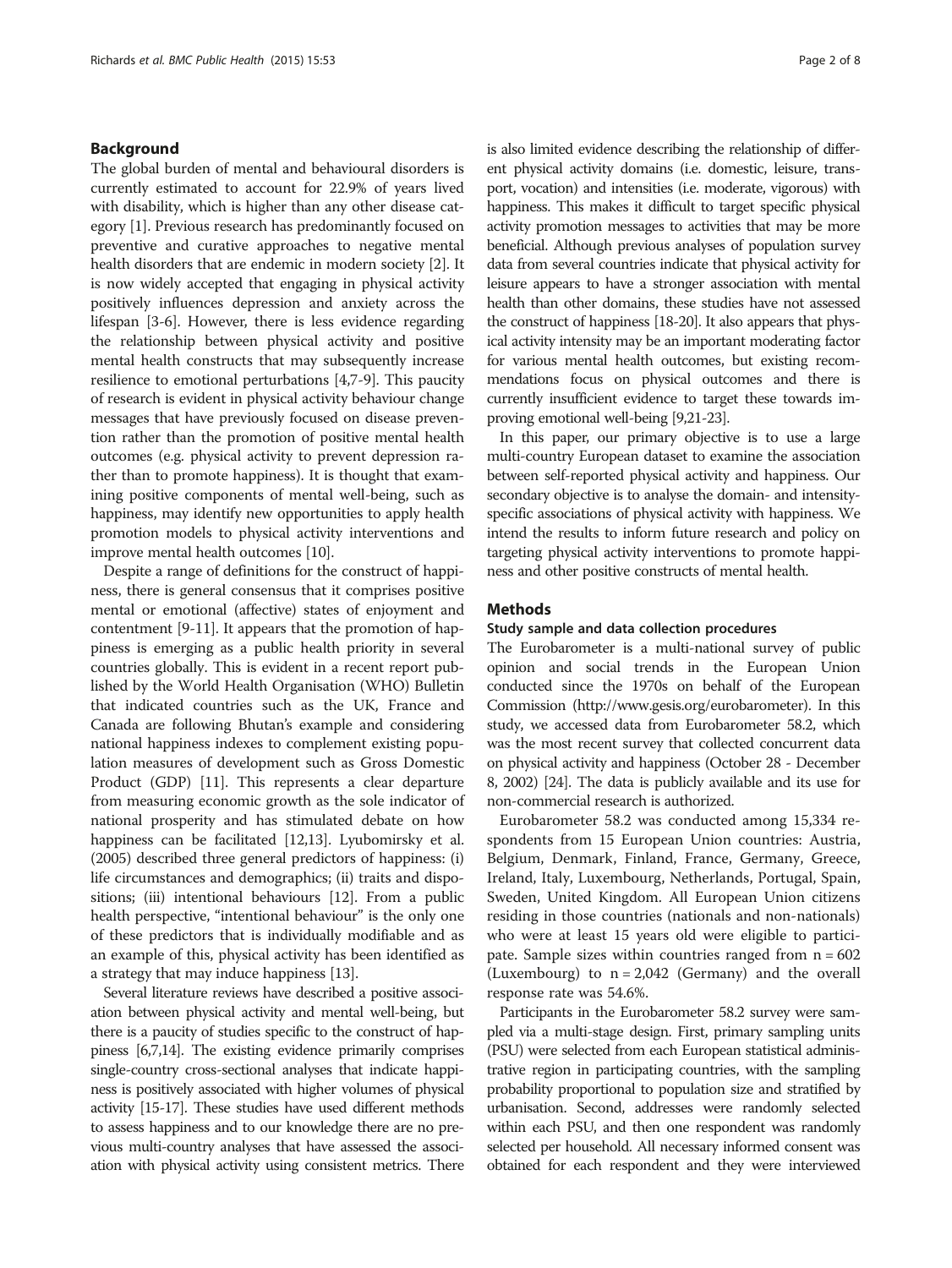face-to-face in their homes in their national language. The data were collected by the European Opinion Research Group, which is a consortium of marketing and public opinion research agencies. Further details of Eurobarometer methods are available online [\(http://ec.europa.eu/public\\_o](http://ec.europa.eu/public_opinion/description_en.htm)[pinion/description\\_en.htm](http://ec.europa.eu/public_opinion/description_en.htm)).

#### Measures

The Eurobarometer 58.2 survey categories for socio-demographic data about the participants were used for: sex (male, female); age (15–24, 25–39, 40–54, 55 years and older); age when finished full-time education  $(\leq 15$  years, 16–19 years, ≥20 years, still studying); self-reported general state of health (very good, good, fair, bad/very bad); employment status (self-employed, employed, not working). We recoded the relationship status responses into a dichotomized variable based on current cohabitation with a partner (currently cohabitating: "married", "remarried", "unmarried, currently living with partner"; not currently cohabitating: "unmarried, having never lived with a partner", "unmarried, having previously lived with a partner but on my own", "divorced", "separated" and "widowed").

The measurement of happiness was adopted from a single question from the SF-36 survey: "In the past month, have you felt happy?" [[25](#page-7-0)]. There were six response options that we recoded into a dichotomized variable to differentiate between those who provided a positive vs. negative response (YES: "all the time", "very often", "often"; NO: "rarely", "very rarely", "never").

Physical activity was assessed by adapting questions from the short form of the International Physical Activity Questionnaire (IPAQ-short) into a multiple-choice format as presented in Table 1 [[26\]](#page-7-0). The IPAQ-short had test-retest reliability (Spearman's rho = 0.76) and criterion validity (Spearman's rho = 0.30) that was comparable to other self-report measures [\[27](#page-7-0)]. Participants were asked to report the number of days in the past week and the total time per day (hours/minutes) of walking, moderate-intensity and vigorous-intensity physical activity in bouts of at least 10 minutes. We calculated physical activity volume as the sum of the three activities with vigorous physical activity weighted by two to account for higher energy expenditure. Participants were then classified based on the global physical activity recommendations as "inactive" (0–9 minutes of physical activity), "insufficiently active" (10–149 min), "sufficiently active" (150–299 min), and "very active" (300+ min). We also calculated the independent amounts of walking, moderate-intensity and vigorous-intensity physical activity for subsequent analysis of intensity specific associations with happiness.

The Eurobarometer 58.2 survey included four additional questions to assess physical activity in various domains (i.e. vocation, transport, domestic and leisure). The participants

#### Table 1 Adaptation of the of the IPAQ-short questions used in Eurobarmoeter 58.2

| Q50. | In the last seven days, on how many days did you<br>do vigorous physical activities like lifting heavy<br>things, digging, aerobics or fast cycling?                                            |
|------|-------------------------------------------------------------------------------------------------------------------------------------------------------------------------------------------------|
|      | None / 1 / 2 / 3 / 4 / 5 / 6 / 7 / Don't know                                                                                                                                                   |
| O51. | On days when you do vigorous physical activities,<br>how much time do you usually spend at it (hours)?                                                                                          |
|      | <1.0 / 1.0-1.5 / 1.5-2.5 / 2.5-3.5 / 3.5-4.5 / >4.5 / Don't know                                                                                                                                |
| O52. | In the last seven days, on how many days did you<br>do moderate physical activities like carrying light<br>loads, cycling at a normal pace or doubles tennis?<br>Please do not include walking. |
|      | None / 1 / 2 / 3 / 4 / 5 / 6 / 7 / Don't know                                                                                                                                                   |
| O53. | On days when you do moderate physical activities,<br>how much time do you usually spend at it (hours)?                                                                                          |
|      | <1.0 / 1.0–1.5 / 1.5-2.5 / 2.5-3.5 / 3.5-4.5 / >4.5 / Don't know                                                                                                                                |
| Q54. | In the last seven days, on how many days did you<br>walk for at least ten minutes at a time?                                                                                                    |
|      | None / 1 / 2 / 3 / 4 / 5 / 6 / 7 / Don't know                                                                                                                                                   |
| O55. | On days when you walk for at least ten minutes at a time,<br>how much time do you usually spend walking (hours)?                                                                                |
|      | <1.0 / 1.0-1.5 / 1.5-2.5 / 2.5-3.5 / 3.5-4.5 / >4.5 / Don't know                                                                                                                                |

were asked: "In the last seven days, how much physical activity did you get: 1) at work; 2) when moving from place to place; 3) doing work in and around your house (including housework, gardening, general maintenance, or caring for your family); 4) for recreation, sport and leisure-time activities?" There were three response options: "a lot", "some" or "little or none". These data were used to assess domain specificity of the association between physical activity and happiness.

#### Statistical analysis and reporting

Data analyses were performed using IBM SPSS19.0. Participants who did not have complete physical activity data  $(n = 3,607)$  and an additional 90 individuals who reported they were "severely restricted to physical activity" were excluded from the final analytical sample. Reported happiness was presented according to socio-demographic characteristics and bivariate associations were examined using a Pearson's chi-square test. We ran logistic regressions to examine the crude and adjusted associations of happiness with: 1) physical activity volume; 2) physical activity intensity; 3) physical activity domain. The model for physical activity volume was adjusted for sex, age group, country, general state of health, relationship status, employment status and age when finished full-time education. The model for physical activity intensity included time spent engaging in walking, moderate-intensity and vigorousintensity physical activity as independent variables, adjusted for all of the covariates described above. Since previous studies have identified sex differences for the association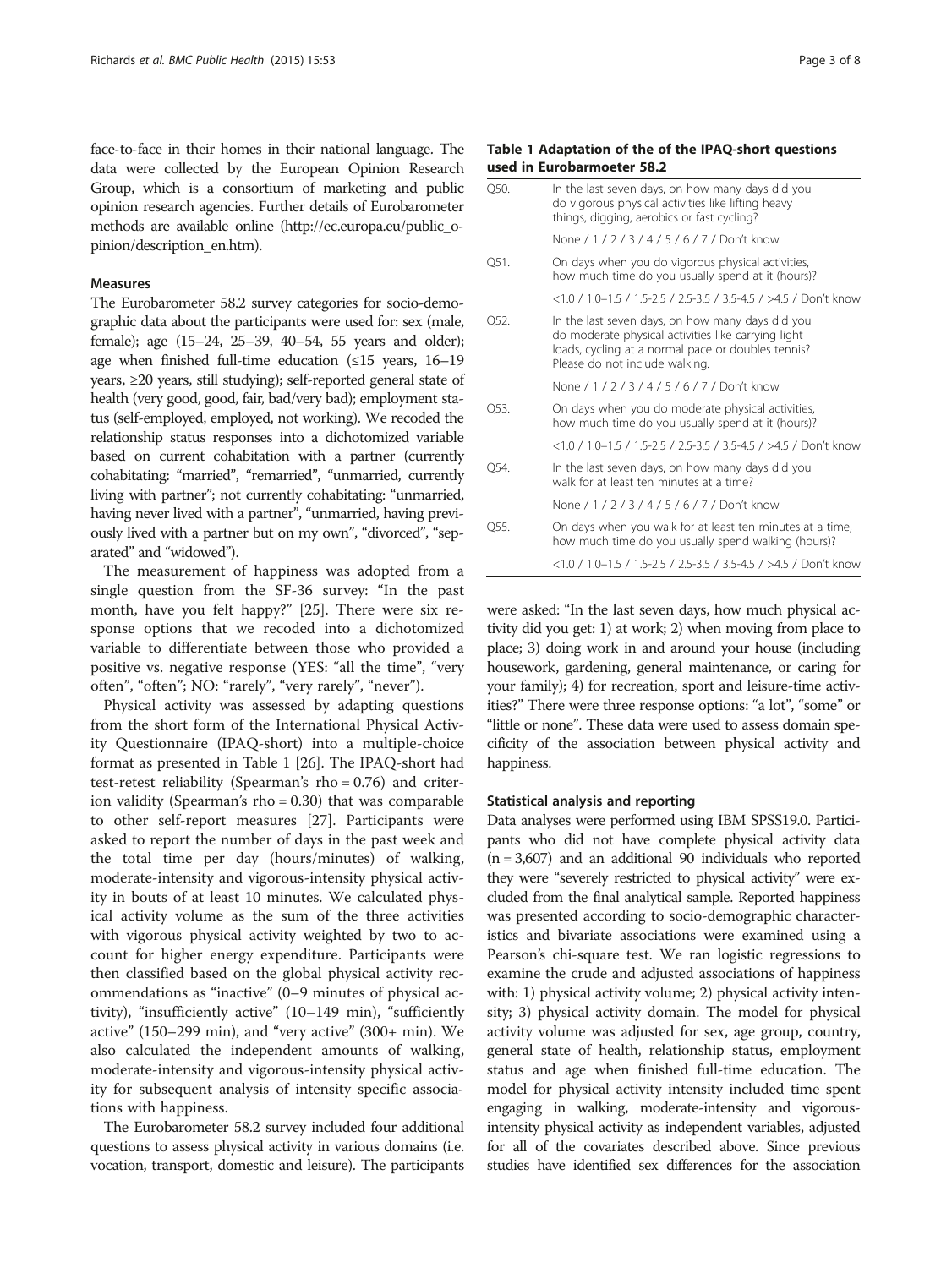between physical activity intensity and mental health, we tested these interactions and conducted stratified analysis for any significant findings [\[21\]](#page-6-0). The associations between domains of physical activity and happiness were tested in separate models adjusted for physical activity volume in addition to all covariates. The model for vocational physical activity only included those currently employed  $(n = 5,816)$ . Statistical significance was assessed at the levels of p < 0.05, p < 0.01 and p < 0.001.

#### Results

#### Descriptive statistics

A total of 11,637 participants with complete data from 15 European Union countries (75.9% of the original sample) were included in the current study. Descriptive statistics on proportion of feeling happy by country and relevant variables are presented in Table [2](#page-4-0). Overall, 82.9% of the participants reported feeling happy (all the time, very often or often) in the past month. Significant differences were observed across socio-demographic factors and by country. Italians (72.4%) and Germans (73.8%) reported the lowest proportions of feeling happy and Dutch (91.1%) and Irish (90.4%) reported the highest proportions of feeling happy. The participants were more likely to report feeling happy if they were male, of younger age groups (i.e. below 40 years), in good health, currently in a relationship and working. Besides a positive association between educational attainment and feeling happy, those who were still studying were the most likely to report being happy. There was a significant and positive association between physical activity participation level and happiness, with nearly 86% of those who were very active reporting feeling happy.

#### Physical activity and happiness

The crude and adjusted odds ratios of the association of feeling happy with physical activity volume, intensity and domain are presented in Table [3](#page-5-0).

A positive dose–response relationship was found for physical activity volume and happiness. Compared to inactive participants, the adjusted odds of being happy was 20% higher for people insufficiently active and this increased to 29% and 52% higher for those sufficiently and very active respectively.

All crude odds ratios for the association between happiness and different physical activity intensities (i.e. walking, moderate, vigorous) were small, but statistically significant. These associations only remained statistically significant for walking and vigorous-intensity physical activity in the adjusted model. The adjusted results indicate that the odds of being happy were 2% higher for each additional weekly hour of walking and 3% higher for each additional hour of vigorous physical activity. There were no significant interactions with sex for our analyses of walking  $[p = 0.21]$  or moderate intensity physical activity  $[p = 0.20]$ . However, we

found a significant interaction with sex for our vigorous physical activity result  $[p = 0.002]$ . The sex stratified analyses found a significant association between vigorous physical activity and happiness for females  $[OR = 1.07, 95\% \text{ CI} = 1.03$ -1.11], but not for males [OR = 1.01, 95% CI = 0.98-1.03].

There was a statistically significant crude association between happiness and doing "some" or "a lot" of physical activity in each domain (i.e. vocation, transport, domestic and leisure). These associations remained statistically significant for the vocational and domestic domains after adjusting for socio-demographic variables and physical activity volume. Domestic physical activity appeared to have the strongest association with happiness in the adjusted models. Compared with people who reported "little or no" domestic physical activity, those who reported "some" had 36% higher odds of feeling happy and this further increased to 42% for those who reported "a lot". In contrast, compared with people who reported "little or no" vocational physical activity, those who reported "some" had 39% higher odds of feeling happy and this decreased to 33% for those who reported "a lot". Participants who reported "some" leisure physical activity were not significantly different to those who reported "little or none", but those doing "a lot" had 15% higher odds of feeling happy. The amount of physical activity in the transport domain was not significantly associated with feeling happy in the adjusted model.

#### **Discussion**

Findings from our study indicate that increasing volumes of physical activity are associated with higher levels of happiness. The intensity of physical activity appears to be of minimal importance. However, the association with happiness was domain specific and our results indicate it was strongest for people who engaged in "some" vocational and/or "a lot" of domestic physical activity.

To our knowledge, this paper presents the first multicountry analyses of the association between physical activity and happiness. Our results for the association between physical activity volume and happiness are similar to previous cross-sectional analyses completed in several healthy populations. Kye et al. (2014) assessed a random sample of 1,530 people in Korea aged 30–69 years and found that those who exercised for 30 minutes at least five times per week were more likely to be happy [[17](#page-6-0)]. Similarly, a study of 3,461 university students aged 17–24 years in Chile found that those who engaged in daily physical activity were more likely to be happy [[16](#page-6-0)]. Moljord et al. (2011) examined 1,508 adolescents aged 13–18 years in Norway and found that those who participated more frequently in physical activity were significantly happier [\[15](#page-6-0)]. Secondary analysis of four population surveys from the USA and Canada that included people aged 10 years and older also demonstrated an association between physical activity and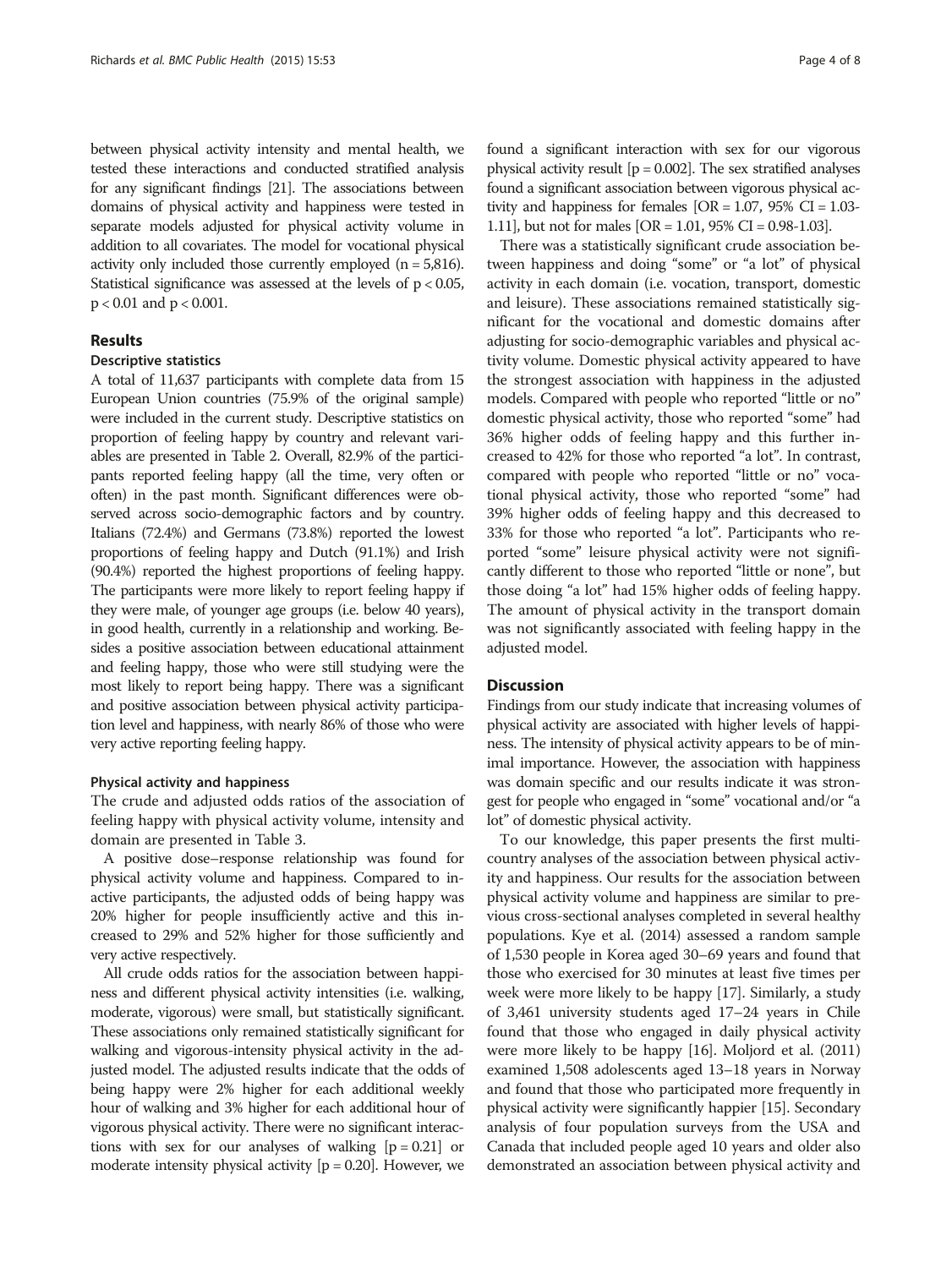<span id="page-4-0"></span>Table 2 Descriptive table of happiness by variables of interest (n = 11,637)

|                                       | n (%)       | % Feeling happy | p-value |
|---------------------------------------|-------------|-----------------|---------|
| Sex                                   |             |                 |         |
| Male                                  | 5622 (48.3) | 85.1            | < 0.001 |
| Female                                | 6015 (51.7) | 80.9            |         |
| Age group                             |             |                 |         |
| $15 - 24$                             | 2009 (17.3) | 87.9            | < 0.001 |
| 25-39                                 | 3354 (28.8) | 85.3            |         |
| 40-54                                 | 2713 (23.3) | 81.6            |         |
| $\geq 55$                             | 3561 (30.6) | 78.8            |         |
| Country                               |             |                 |         |
| Austria                               | 713 (6.1)   | 81.0            | < 0.001 |
| Belgium                               | 777 (6.7)   | 86.1            |         |
| Denmark                               | 721 (6.2)   | 83.9            |         |
| Finland                               | 814 (7.0)   | 86.4            |         |
| France                                | 818 (7.0)   | 77.3            |         |
| Germany                               | 1327 (11.4) | 73.8            |         |
| Greece                                | 731 (6.3)   | 82.4            |         |
| Ireland                               | 859 (7.4)   | 90.4            |         |
| Italy                                 | 792 (6.8)   | 72.4            |         |
| Luxemburg                             | 326 (2.8)   | 79.6            |         |
| Netherlands                           | 619 (5.3)   | 91.1            |         |
| Portugal                              | 608 (5.2)   | 81.1            |         |
| Spain                                 | 759 (6.5)   | 88.1            |         |
| Sweden                                | 769 (6.6)   | 86.8            |         |
| United Kingdom                        | 1004(8.6)   | 87.4            |         |
| General state of health               |             |                 |         |
| Bad/very bad                          | 371 (3.2)   | 41.8            | < 0.001 |
| Fair                                  | 2632 (22.6) | 69.9            |         |
| Good                                  | 5196 (44.7) | 85.9            |         |
| Very good                             | 3423 (29.5) | 92.7            |         |
| Relationship status                   |             |                 |         |
| Living with someone                   | 6887 (59.3) | 86.2            | < 0.001 |
| Not living with someone 4719 (40.7)   |             | 78.2            |         |
| <b>Employment status</b>              |             |                 |         |
| Non-active                            | 5685 (48.9) | 80.9            | < 0.001 |
| Self-employed                         | 852 (7.3)   | 86.1            |         |
| Employed                              | 5100 (43.8) | 84.7            |         |
| Age when finished full-time education |             |                 |         |
| $≤14$ years                           | 1908 (16.4) | 77.2            | < 0.001 |
| 15-21 years                           | 6424 (55.2) | 82.4            |         |
| $\geq$ 22 years                       | 1920 (16.5) | 85.9            |         |
| Still studying                        | 1385 (11.9) | 88.8            |         |

Table 2 Descriptive table of happiness by variables of interest  $(n = 11.637)$  (Continued)

| Physical activity level |             |      |         |
|-------------------------|-------------|------|---------|
| Inactive                | 1026 (8.8)  | 73.0 | < 0.001 |
| Insufficiently active   | 1709 (14.7) | 78.3 |         |
| Sufficiently active     | 1708 (14.7) | 82.0 |         |
| Very active             | 7194 (61.8) | 85.7 |         |
|                         |             |      |         |

Chi-square test for significance between distributions among variables of interest.

positive mood [\[19\]](#page-6-0). This collection of papers suggests a global phenomenon that extends across the lifespan and aligns with the broader evidence for other positive constructs of mental health [\[6,7,14,](#page-6-0)[28](#page-7-0)].

However, several authors remain sceptical about the association between physical activity and happiness. Blacklock et al. (2007) suggested that the contribution of physical activity to happiness might be minor compared to other demographic and lifestyle factors such as education, income and companionship [[29](#page-7-0)]. Similarly, a longitudinal co-twin study conducted in the Netherlands concluded that an underlying environmental or genetic confounding factor may be positively influencing both physical activity participation and happiness [[30](#page-7-0)]. This ongoing conjecture warrants further prospective intervention studies to establish the relationship between physical activity and happiness.

Our finding that only walking and vigorous-intensity physical activity had small associations with happiness adds to ongoing debate in the literature regarding intensity-specificity. Although a previous review of exercise and mood state suggested that moderate-intensity physical activity is the most beneficial, it is thought that this may vary according to the personal preference of each individual [\[22\]](#page-7-0). An assessment of 6,803 Belgian adults suggested that sex may moderate the association between physical activity intensity and several constructs of mental health [\[21\]](#page-6-0). However, our results contrasted with the findings of this previous study, which suggested better mental health outcomes were most strongly associated with physical activity at a vigorous intensity for men and at a moderate intensity or walking for women [[21\]](#page-6-0). Although it is important to note that previous research has focused on broader constructs of mental health than happiness, this ongoing uncertainty suggests further sex specific investigation is necessary.

In contrast, we found several stronger associations between different domains of physical activity and happiness. The results for the vocational domain suggest that optimal happiness is associated with performing some physical activity at work, but not a lot. This concurs with existing evidence for the deleterious effects on mental health of both highly sedentary lifestyles and work that is primarily manual labour [\[31,32\]](#page-7-0). There appears to be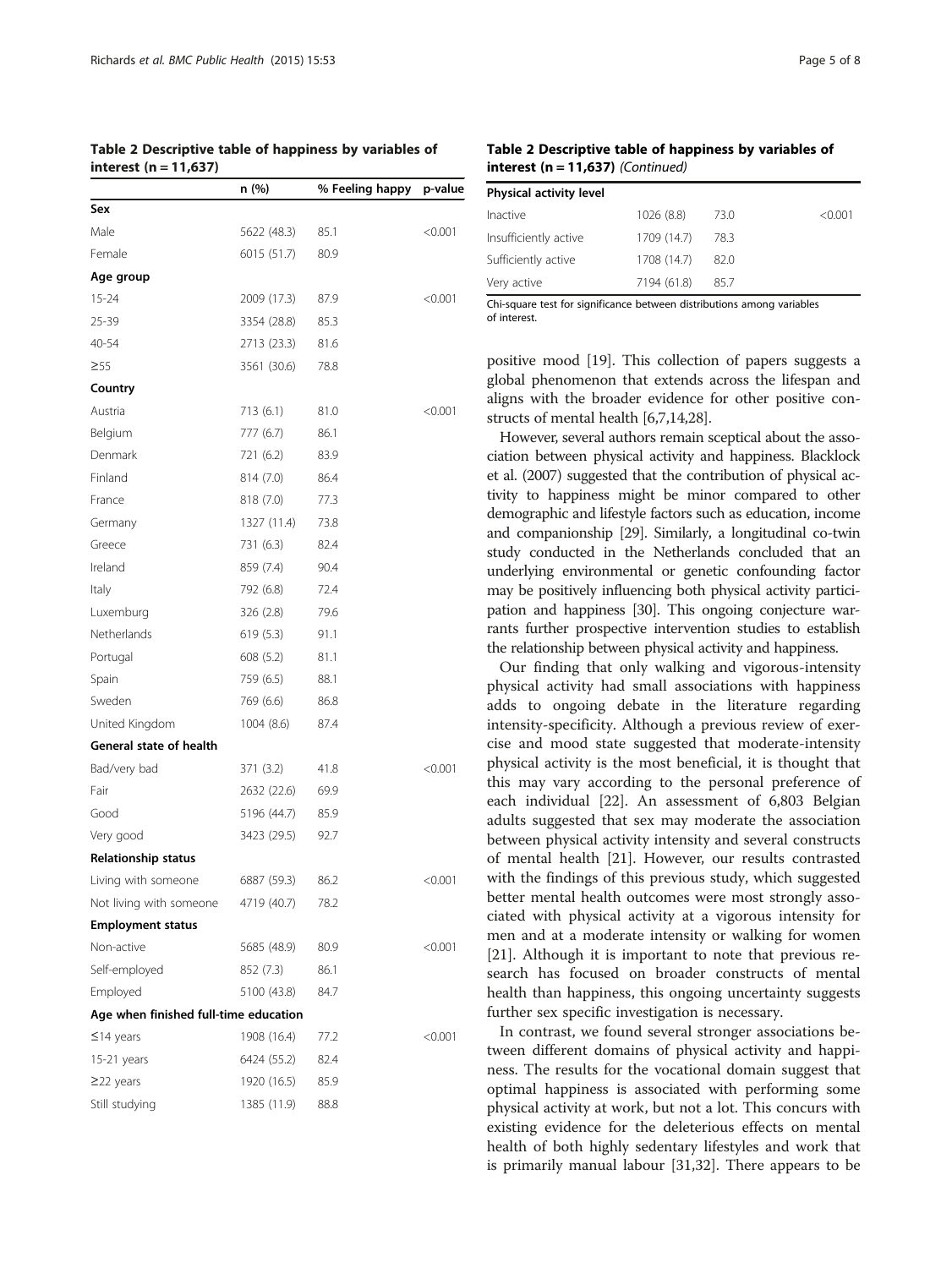<span id="page-5-0"></span>Table 3 Multiple binary logistic regression of probability of being happy  $(n = 11,637)^T$ 

|                                                                                              | <b>Unadjusted OR</b>  | <b>Adjusted OR</b>    |  |  |  |  |
|----------------------------------------------------------------------------------------------|-----------------------|-----------------------|--|--|--|--|
| Physical activity volume (reference: inactive) <sup>2</sup>                                  |                       |                       |  |  |  |  |
| Insufficient physical activity 1.34*** (1.12-1.60)                                           |                       | $1.20*(1.03-1.39)$    |  |  |  |  |
| Sufficient physical activity 1.68*** (1.40-2.02)                                             |                       | $1.29**$ (1.11-1.49)  |  |  |  |  |
| Very active                                                                                  | $2.21***$ (1.89-2.58) | $1.52***$ (1.28-1.80) |  |  |  |  |
| Intensity specific physical activity (unit: hours) <sup>3</sup>                              |                       |                       |  |  |  |  |
| Vigorous-intensity                                                                           | $1.07***$ (1.05-1.09) | $1.03*(1.01-1.05)$    |  |  |  |  |
| Moderate-intensity                                                                           | $1.04***$ (1.03-1.06) | 1.01(0.99-1.03)       |  |  |  |  |
| Walking                                                                                      | $1.03***$ (1.02-1.05) | $1.02*(1.00-1.03)$    |  |  |  |  |
| Physical activity domain <sup>4</sup>                                                        |                       |                       |  |  |  |  |
| Vocation physical activity level (reference: little/none) <sup>5</sup>                       |                       |                       |  |  |  |  |
| Some                                                                                         | $1.38***(1.18-1.61)$  | $1.39**$ (1.15-1.67)  |  |  |  |  |
| A lot                                                                                        | $1.37***$ (1.18-1.60) | $1.33**$ (1.08-1.64)  |  |  |  |  |
| Transport physical activity level (reference: little/none)                                   |                       |                       |  |  |  |  |
| Some                                                                                         | $1.15***(1.05-1.27)$  | $1.03(0.91 - 1.16)$   |  |  |  |  |
| A lot                                                                                        | $1.49***$ (1.29-1.72) | 1.07(0.89-1.29)       |  |  |  |  |
| Domestic physical activity level (reference: little/none)                                    |                       |                       |  |  |  |  |
| Some                                                                                         | $1.34***(1.21-1.48)$  | $1.36***(1.20-1.53)$  |  |  |  |  |
| A lot                                                                                        | $1.52***$ (1.34-1.72) | $1.42***$ (1.20-1.68) |  |  |  |  |
| Leisure physical activity level (reference: little/none)                                     |                       |                       |  |  |  |  |
| Some                                                                                         | $1.65***$ (1.50-1.81) | $1.14(0.95 - 1.36)$   |  |  |  |  |
| A lot<br>$1$ all participants who had no physical activity data or were "severely restricted | $2.24***$ (1.94-2.59) | $1.15*(1.02-1.30)$    |  |  |  |  |

ts who had no physical activity data or were "severely restricted to physical activities" were excluded. <sup>2</sup>

<sup>2</sup>Adjusted for sex, age, country, general health, relationship status,

employment status, age finished full-time education.

<sup>3</sup> Adjusted for sex, age, country, general health, relationship status, employment status, age finished full-time education, other categories of physical activity intensity.

<sup>4</sup> Adjusted in separate models for sex, age, country, general health, relationship status, employment status, age finished full-time education, physical activity volume.

<sup>5</sup>Only participants reporting current employment were included in the vocational analysis ( $n = 5,816$ ).

Statistical significance: \*p < 0.05, \*\*p < 0.01, \*\*\*p < 0.001.

a "happy medium" for vocational physical activity and further research is indicated to identify the most effective ways of facilitating this in different workplaces.

Our results for the transport domain also concur with existing data. The Taking Part Survey included more than 24,000 British adults and demonstrated that happiness is associated with participation in recreational sport, but not cycling for utilitarian purposes (e.g. transport to work) [\[33](#page-7-0)]. This may be explained by concerns about safety and the underlying recreational versus utilitarian motives for physical activity in the transport domain (i.e. commuting is often a necessary process that "must be done" and is inherently stressful) [\[9,20](#page-6-0)[,33](#page-7-0)]. Consequently, perhaps future research on the relationship between active transport and happiness should focus on comparisons with motorised commuting, rather than other physical activity domains.

Contrary to our results suggesting that domestic physical activity has the strongest association with happiness, the existing evidence indicates that the leisure domain may be more important. Secondary analysis of the 1978 Canadian Health Survey found that women were considerably happier when engaged in recreational activities only than when domestic chores were part of their physical activity mix [[19\]](#page-6-0). Our contrasting findings may reflect changes that have occurred between 1978 and 2002 in social perceptions of domestic activities and gender roles and/or variation in cultural norms between Canada and Europe. It is also likely that further changes have occurred since the 2002 Eurobarometer data was collected and this may limit the relevance of our results to current associations between physical activity and happiness in the participating countries. However, more recent data from 19,842 adult participants in the 2009 Scottish Health Survey also indicated an inverse association with negative constructs of mental health that was stronger for leisure than domestic physical activity [\[18](#page-6-0)]. Similarly, a Belgian study of 1,919 adults demonstrated variation according to sex and other socio-demographic factors, but also indicated that psychological distress was associated with recreational sport participation and inversely associated with housework [\[20](#page-6-0)].

We hypothesise that the strong association between happiness and domestic physical activity in the 2002 Eurobarometer data was because the measurement tool explicitly referred to tasks that are often recreational (i.e. gardening) and promote self-worth (i.e. caring for family) [\[24](#page-7-0)]. As described by Aszatalos (2012), these are typical characteristics of "mindful" physical activity that is driven by a positive underlying motivation and is more likely to be associated with better mental health outcomes [\[9\]](#page-6-0). In contrast, the domestic domains of the Canadian Health Survey focussed on "chores", the Scottish Health Survey referred to "heavy housework/manual and gardening work" and the previously described Belgian study also assessed "housework" [[18-20](#page-6-0)]. These descriptions invoke different connotations to the terms used in the Eurobarometer survey and demonstrate how the heterogeneous adaptation of physical activity measures in different settings may limit comparisons between studies.

Methods for assessing happiness have also been subject to ongoing debate and in 2011 there were more than 1,200 measurement items listed on the World Database of Happiness [\[34\]](#page-7-0). The question we used was derived from the widely utilised SF-36 Health Survey, but had not been validated in isolation. Despite continued conjecture about the use of a single-item self-report measure of happiness, the early work of Fordyce (1977) demonstrating this to be the most psychometrically valid approach is yet to be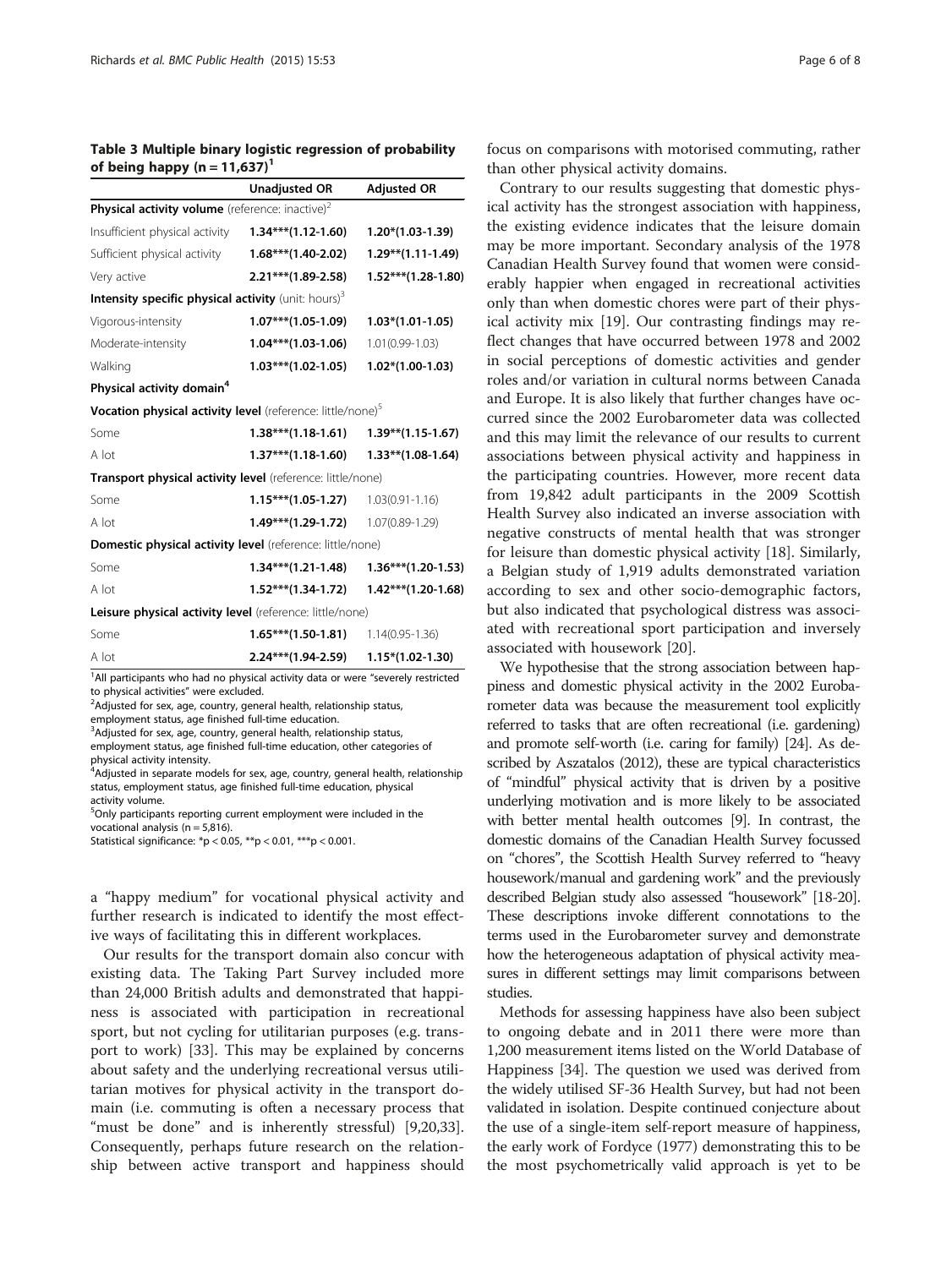<span id="page-6-0"></span>refuted [[35](#page-7-0)]. However, there is evidence to suggest that the construct of happiness is inconsistent across languages and this may have implications on the validity of the findings in this multi-country study [\[34\]](#page-7-0). Furthermore, the relationship with mental health outcomes may vary depending on whether physical activity is measured subjectively (e.g. self-report) or objectively (e.g. accelerometer) [[36,37](#page-7-0)]. The limitations of self-report data for physical activity are well documented and although this has not been examined when assessing associations with positive constructs of mental health, it weakens our conclusions and may be an important consideration in future studies.

Another limitation of our study is the cross-sectional design. There has been limited research to establish the existence and direction of a causal relationship between physical activity and happiness. Wang et al. (2012) linked data from consecutive National Population Health Surveys in Canada and found that leisure physical activity was associated with a decreased likelihood of becoming unhappy and may help maintain happiness over time [[38](#page-7-0)]. Similar conclusions were drawn from a survey of 438 Norwegian adults that found that retrospectively reported adolescent exercise levels were correlated with positive mood and happiness in adulthood [\[39\]](#page-7-0). However, the relationship between adolescent physical activity and adult happiness was no longer significant after adjustment for adult physical activity levels [\[39\]](#page-7-0). Consequently, further investigation into the direction of causation and the longitudinal relationship between physical activity and happiness is warranted.

#### Conclusions

In conclusion, our results demonstrate for the first time that happiness is associated with physical activity participation across multiple countries. This study adds impetus to a potential paradigm shift for physical activity and mental health towards promoting positive outcomes that may be more appealing to the population and increase resilience to mental health disorders. However, further longitudinal research is indicated to dissect the direction of causation and the specificity of physical activity domain and intensity for different mental health constructs.

#### Abbreviations

GDP: Gross domestic product; IPAQ: International physical activity questionnaire; OR: Odds ratio; PSU: Primary sampling unit; WHO: World Health Organisation.

#### Competing interests

The authors declare they have no competing interests.

#### Author contributions

All authors contributed to conceptualising the study and editing drafts of the manuscript. JR managed the study and wrote the abstract, introduction, discussion and conclusion sections. DD and XC conducted the statistical analysis and AB provided guidance for analytical approach. DD, XC and JC wrote the methods and results sections. PK collated existing literature and

contributed to drafting the introduction and conclusion sections. All authors read and approved the final version of the manuscript for publication.

#### Acknowledgements

The study was supported by the Prevention Research Collaboration at the University of Sydney. Thank you to the Eurobarometer 58.2 survey participants for the donation of their generous time.

#### Author details

<sup>1</sup>School of Public Health, University of Sydney, Sydney, Australia. <sup>2</sup>School of Public Health, Fudan University, Shanghai, China. <sup>3</sup>Moray House School of Education, University of Edinburgh, Edinburgh, UK.

#### Received: 29 October 2014 Accepted: 9 January 2015 Published online: 31 January 2015

#### References

- 1. Whiteford HA, Degenhardt L, Rehm J, Baxter AJ, Ferrari AJ, Erskine HE, et al. Global burden of disease attributable to mental and substance use disorders: findings from the Global Burden of Disease Study 2010. Lancet. 2013;382(9904):1575–86.
- 2. Rosenbaum S, Tiedemann A, Sherrington C, Curtis J, Ward PB. Physical activity interventions for people with mental illness: a systematic review and meta-analysis. J Clin Psychiatr. 2014;75(9):964–74.
- 3. Biddle SJ, Asare M. Physical activity and mental health in children and adolescents: a review of reviews. Br J Sports Med. 2011;45(11):886–95.
- 4. Bauman AE. Updating the evidence that physical activity is good for health: an epidemiological review 2000–2003. J Sci Med Sport. 2004;7(1):6–19.
- 5. Larun L, Nordheim LV, Ekeland E, Hagen KB, Heian F. Exercise in prevention and treatment of anxiety and depression among children and young people. Cochrane Database Syst Rev. 2006;3, CD004691.
- 6. Fox KR. The influence of physical activity on mental well-being. Public Health Nutr. 1999;2(3):411–8.
- 7. Hyde A, Maher J, Elavsky S. Enhancing our understanding of physical activity and wellbeing with a lifespan perspective. Int J Wellbeing. 2013;3(1):98–115.
- 8. Moljord IEO, Moksnes UK, Geir AE, Odin H, Eriksena L. Physical activity, resilience, and depressive symptoms in adolescence. Mental Health and Physical Activity. 2014;7:79–85.
- 9. Aszatolas M, Wijndaele K, DeBourdeaudhuij I, Philippaerts R, Matton L, Duvigneaud N, et al. Sport participation and stress among men and women. Psychol Sport Exerc 13. 2012;13:466–83.
- 10. Huppert FA. A new approach to reducing disorder and improving wellbeing. Perspect Psychol Sci. 2009;4:108–11.
- 11. The happiness effect [<http://www.who.int/bulletin/volumes/89/4/11-020411/en/>]
- 12. Lyubomirsky S, Sheldon KM, Schkade D. Pursuing happiness: The architecture of sustainable change. Rev Gen Psychol. 2005;9(2):111–31.
- 13. Tkach C, Lyubomirsky S. How Do People Pursue Happiness?: Relating Personality, Happiness-Increasing Strategies, and Well-Being. J Happiness Stud. 2006;7(2):183–225.
- 14. Penedo FJ, Dahn JR. Exercise and well-being: a review of mental and physical health benefits associated with physical activity. Curr Opin Psychiatry. 2005;18(2):189–93.
- 15. Moljord IE, Moksnes UK, Eriksen L, Espnes GA. Stress and happiness among adolescents with varying frequency of physical activity. Percept Mot Skills. 2011;113(2):631–46.
- 16. Piqueras JA, Kuhne W, Vera-Villarroel P, van Straten A, Cuijpers P. Happiness and health behaviours in Chilean college students: a cross-sectional survey. BMC Public Health. 2011;11:443.
- 17. Kye SY, Park K. Health-related determinants of happiness in Korean adults. Int J Publ Health. 2014;59(5):731–8.
- 18. Hamer M, Stamatakis E, Steptoe A. Dose–response relationship between physical activity and mental health: the Scottish Health Survey. Br J Sports Med. 2009;43(14):1111–4.
- 19. Stephens T. Physical activity and mental health in the United States and Canada: Evidence from four population surveys. Prev Med. 1988;17(1):35–47.
- 20. Asztalos M, Wijndaele K, De Bourdeaudhuij I, Philippaerts R, Matton L, Duvigneaud N, et al. Specific associations between types of physical activity and components of mental health. J Sci Med Sport. 2009;12(4):468–74.
- 21. Asztalos M, De Bourdeaudhuij I, Cardon G. The relationship between physical activity and mental health varies across activity intensity levels and